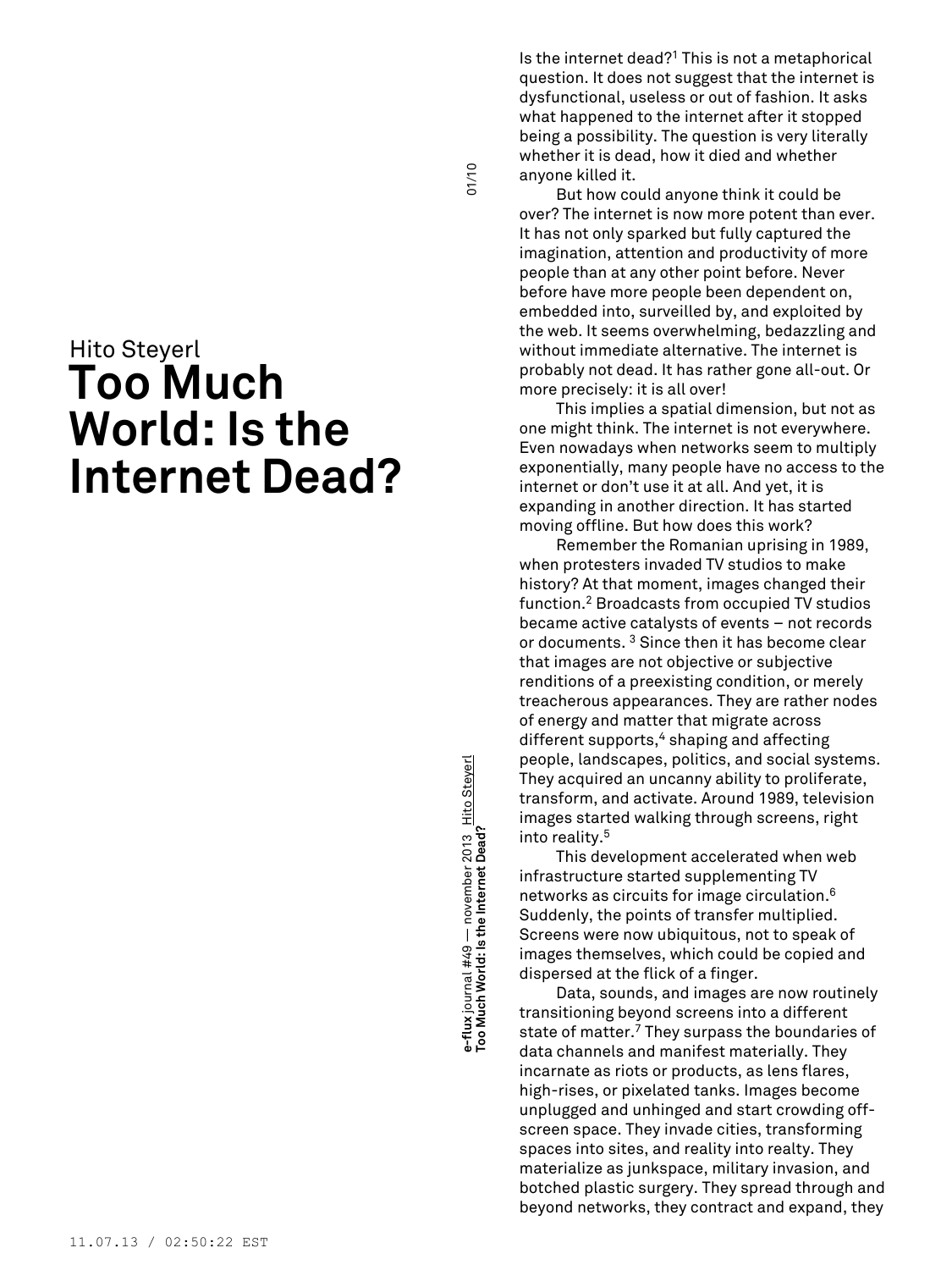

CAVEman is a 3-D virtual patient projected onto a holodeck which allows doctors to visualize and diagnose ailments in high-definition. Here scientist Christoph Sensen is pictured looking at his creation.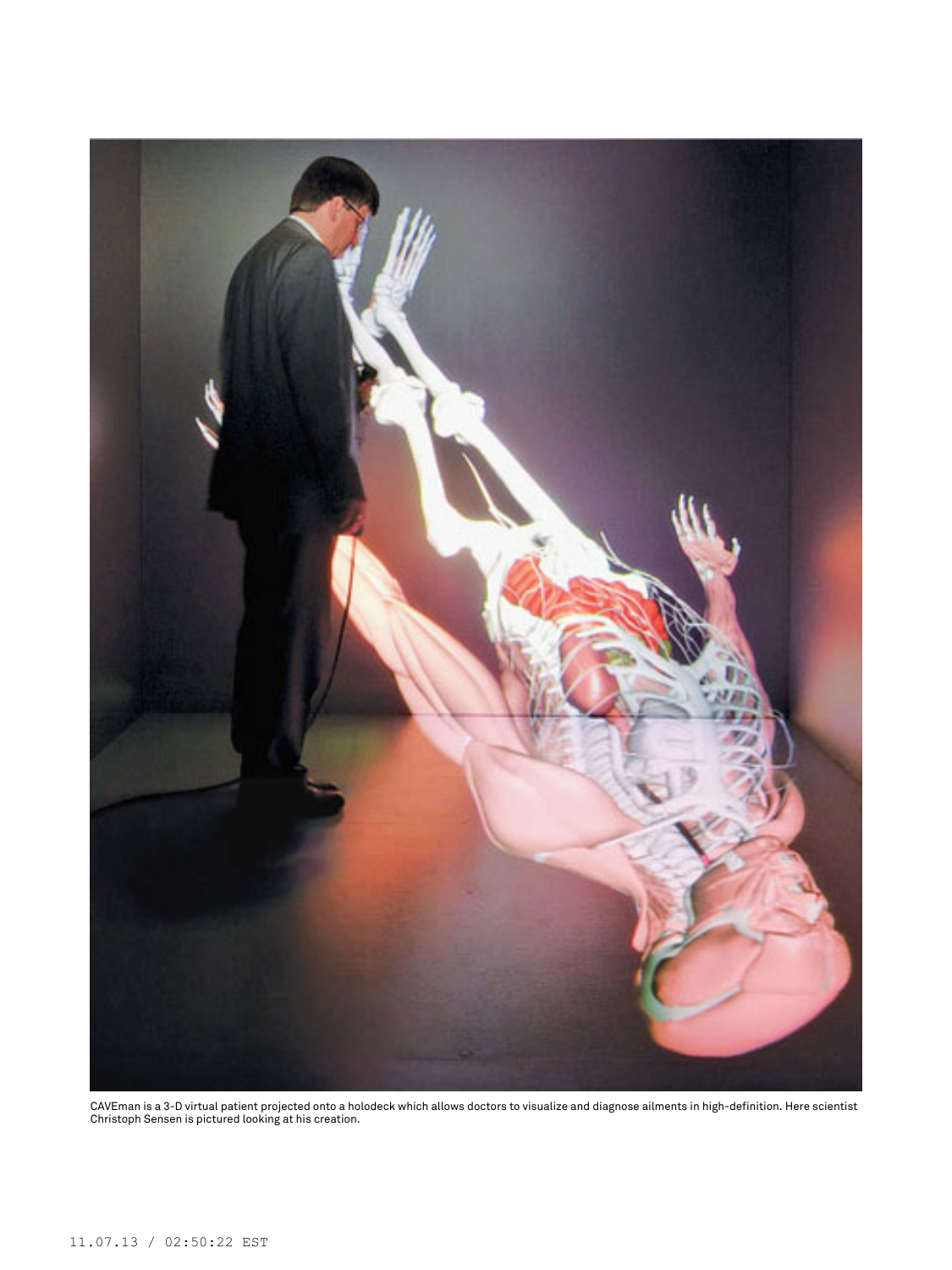

The market briefly lost \$136 billion on April 23rd, 2013, when the Associated Press' Twitter feed was hacked and tweeted that the White House had been attacked and that President Obama had been injured.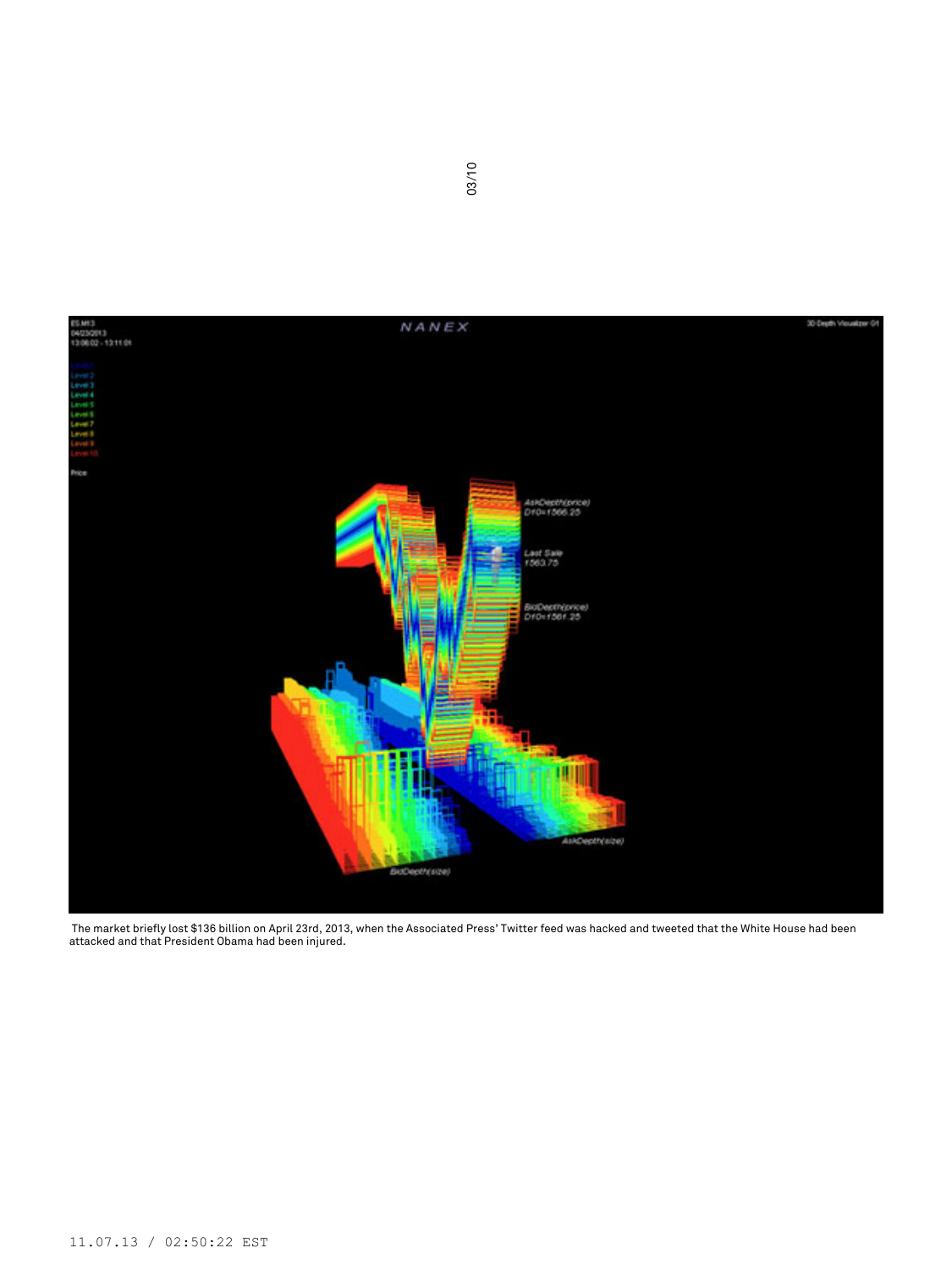stall and stumble, they vie, they vile, they wow and woo.

Just look around you: artificial islands mimic genetically manipulated plants. Dental offices parade as car commercial film sets. Cheekbones are airbrushed just as whole cities pretend to be YouTube CAD tutorials. Artworks are e-mailed to pop up in bank lobbies designed on fighter jet software. Huge cloud storage drives rain down as skylines in desert locations. But by becoming real, most images are substantially altered. They get translated, twisted, bruised, and reconfigured. They change their outlook, entourage, and spin. A nail paint clip turns into an Instagram riot. An upload comes down as shitstorm. An animated GIF materializes as a pop-up airport transit gate. In some places, it seems as if entire NSA system architectures were built – but only after Google-translating them, creating car lofts where one-way mirror windows face inwards. By walking off-screen, images are twisted, dilapidated, incorporated, and reshuffled. They miss their targets, misunderstand their purpose, get shapes and colors wrong. They walk through, fall off, and fade back into screens.

Grace Jones's 2008 black-and-white video clip "Corporate Cannibal," described by Steven Shaviro as a pivotal example of post-cinematic affect, is a case in point. <sup>8</sup> By now, the nonchalant fluidity and modulation of Jones's posthuman figure has been implemented as a blueprint for austerity infrastructure. I could swear that Berlin bus schedules are consistently run on this model – endlessly stretching and straining space, time, and human patience. Cinema's debris rematerializes as investment ruins or secret "Information Dominance Centers." <sup>9</sup> But if cinema has exploded into the world to become partly real, one also has to accept that it actually did explode. And it probably didn't make it through this explosion either.

**Post-Cinema**

For a long time, many people have felt that cinema is rather lifeless. Cinema today is above all a stimulus package to buy new televisions, home projector systems, and retina display iPads. It long ago became a platform to sell franchising products – screening feature-length versions of future PlayStation games in sanitized multiplexes. It became a training tool for what Thomas Elsaesser calls the military-industrialentertainment complex.

Everybody has his or her own version of when and how cinema died, but I personally believe it was hit by shrapnel when, in the course of the Bosnian War, a small cinema in Jajce was destroyed around 1993. This was where the Federal Republic of Yugoslavia was founded

during WWII by the Anti-Fascist Council for the National Liberation of Yugoslavia (AVNOJ). I am sure that cinema was hit in many other places and times as well. It was shot, executed, starved, and kidnapped in Lebanon and Algeria, in Chechnya and the DRC, as well as in many other post-Cold War conflicts. It didn't just withdraw and become unavailable, as Jalal Toufic wrote of artworks after what he calls a surpassing disaster. <sup>10</sup> It was killed, or at least it fell into a permanent coma.

But let's come back to the question we began with. In the past few years many people – basically everybody – have noticed that the internet feels awkward, too. It is obviously completely surveilled, monopolized, and sanitized by common sense, copyright, control, and conformism. It feels as vibrant as a newly multiplexed cinema in the nineties showing endless reruns of *Star Wars Episode 1*. Was the internet shot by a sniper in Syria, a drone in Pakistan, or a tear gas grenade in Turkey? Is it in a hospital in Port Said with a bullet in its head? Did it commit suicide by jumping out the window of an Information Dominance Center? But there are no windows in this kind of structure. And there are no walls. The internet is not dead. It is undead and it's everywhere.

**I Am a Minecraft Redstone Computer** So what does it mean if the internet has moved offline? It crossed the screen, multiplied displays, transcended networks and cables to be at once inert and inevitable. One could imagine shutting down all online access or user activity. We might be unplugged, but this doesn't mean we're off the hook. The internet persists offline as a mode of life, surveillance, production, and organization – a form of intense voyeurism coupled with maximum nontransparency. Imagine an internet of things all senselessly "liking" each other, reinforcing the rule of a few quasi-monopolies. A world of privatized knowledge patrolled and defended by rating agencies. Of maximum control coupled with intense conformism, where intelligent cars do grocery shopping until a Hellfire missile comes crashing down. Police come knocking on your door for a download – to arrest you after "identifying" you on YouTube or CCTV. They threaten to jail you for spreading publicly funded knowledge? Or maybe beg you to knock down Twitter to stop an insurgency? Shake their hands and invite them in. They are today's internet in 4D.

The all-out internet condition is not an interface but an environment. Older media as well as imaged people, imaged structures, and image objects are embedded into networked matter. Networked space is itself a medium, or

**e-flux** journal #49 — november 2013 Hito Steyerl

e-flux journal #49 — november 2013 <u>Hito Steyerl</u><br>Too Much World: I**s the Internet Dead?** 

**Too Much World: Is the Internet Dead?** 04/10

04/10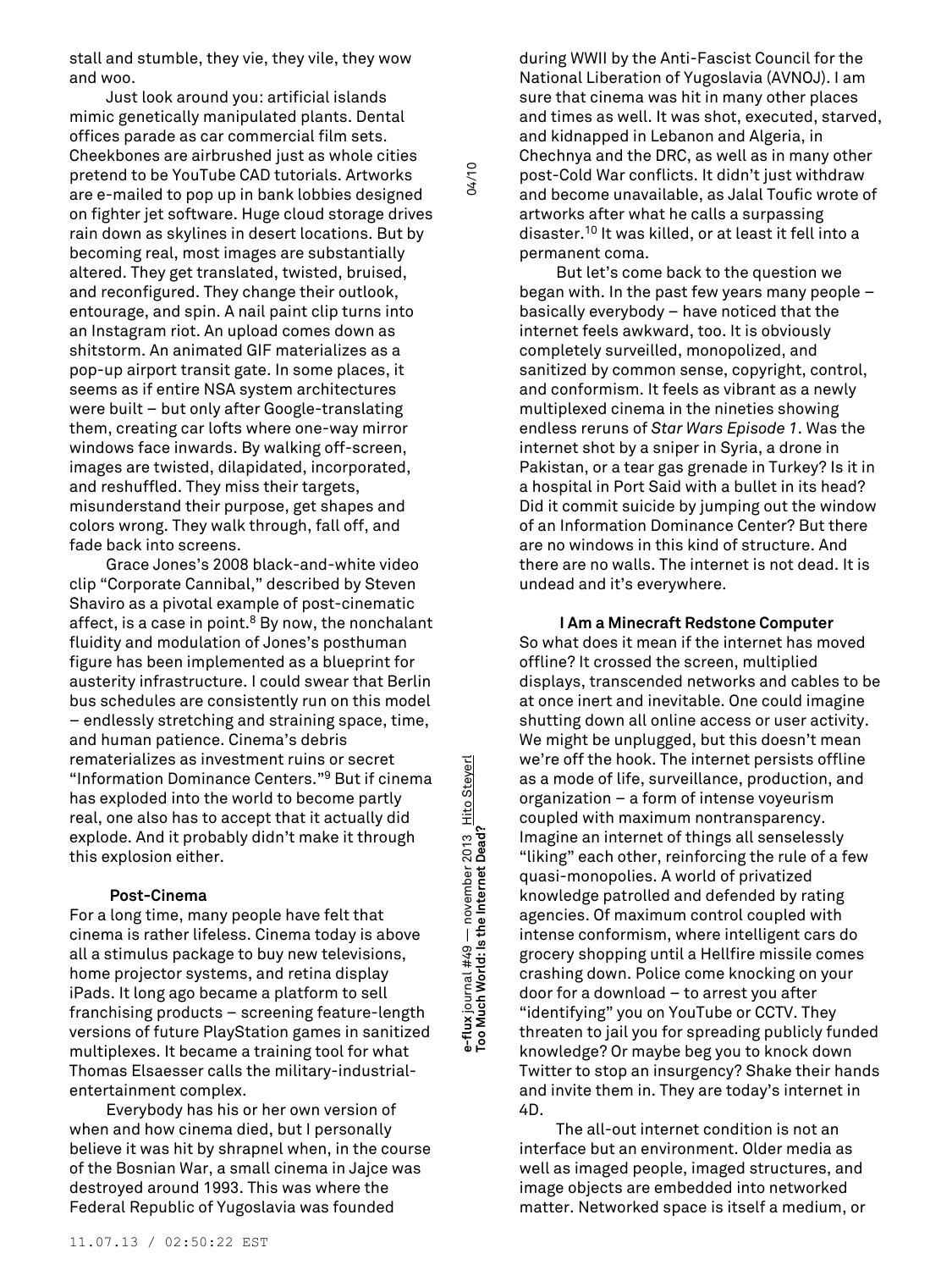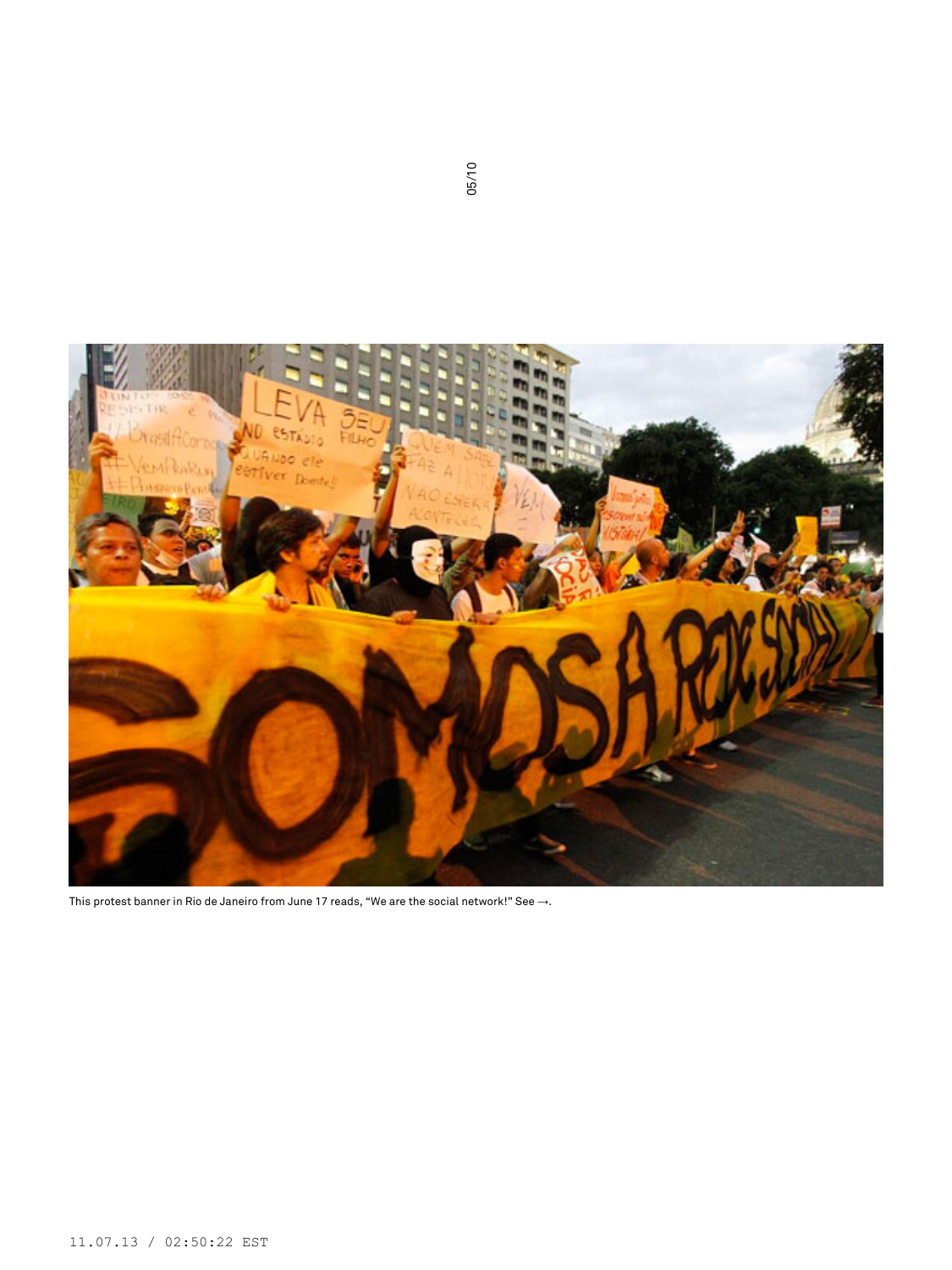whatever one might call a medium's promiscuous, posthumous state today. It is a form of life (and death) that contains, sublates, and archives all previous forms of media. In this fluid media space, images and sounds morph across different bodies and carriers, acquiring more and more glitches and bruises along the way. Moreover, it is not only form that migrates across screens, but also function. <sup>11</sup> Computation and connectivity permeate matter and render it as raw material for algorithmic prediction, or potentially also as building blocks for alternate networks. As Minecraft Redstone computers 12 are able to use virtual minerals for calculating operations, so is living and dead material increasingly integrated with cloud performance, slowly turning the world into a multilayered motherboard. 13

But this space is also a sphere of liquidity, of looming rainstorms and unstable climates. It is the realm of complexity gone haywire, spinning strange feedback loops. A condition partly created by humans but also only partly controlled by them, indifferent to anything but movement, energy, rhythm, and complication. It is the space of the rōnin of old, the masterless samurai freelancers fittingly called wave men and women: floaters in a fleeting world of images, interns in dark net soap lands. We thought it was a plumbing system, so how did this tsunami creep up in my sink? How is this algorithm drying up this rice paddy? And how many workers are desperately clambering on the menacing cloud that hovers in the distance right now, trying to squeeze out a living, groping through a fog which may at any second transform both into an immersive art installation and a demonstration doused in cutting-edge tear gas?

# **Postproduction**

But if images start pouring across screens and invading subject and object matter, the major and quite overlooked consequence is that reality now widely consists of images; or rather, of things, constellations, and processes formerly evident as images. This means one cannot understand reality without understanding cinema, photography, 3D modeling, animation, or other forms of moving or still image. The world is imbued with the shrapnel of former images, as well as images edited, photoshopped, cobbled together from spam and scrap. Reality itself is postproduced and scripted, affect rendered as after-effect. Far from being opposites across an unbridgeable chasm, image and world are in many cases just versions of each other. <sup>14</sup>They are not equivalents however, but deficient, excessive, and uneven in relation to each other. And the gap between them gives way to speculation and intense anxiety.

Under these conditions, production morphs into postproduction, meaning the world can be understood but also altered by its tools. The tools of postproduction: editing, color correction, filtering, cutting, and so on are not aimed at achieving representation. They have become means of creation, not only of images but also of the world in their wake. One possible reason: with digital proliferation of all sorts of imagery, suddenly too much world became available. The map, to use the well-known fable by Borges, has not only become equal to the world, but exceeds it by far. <sup>15</sup> A vast quantity of images covers the surface of the world – very in the case of aerial imaging – in a confusing stack of layers. The map explodes on a material territory, which is increasingly fragmented and also gets entangled with it: in one instance, Google Maps cartography led to near military conflict. 16

While Borges wagered that the map might wither away, Baudrillard speculated that on the contrary, reality was disintegrating. <sup>17</sup> In fact, *both* proliferate and confuse one another: on handheld devices, at checkpoints, and in between edits. Map and territory reach into one another to realize strokes on trackpads as theme parks or apartheid architecture. Image layers get stuck as geological strata while SWAT teams patrol Amazon shopping carts. The point is that no one can deal with this. This extensive and exhausting mess needs to be edited down in real time: filtered, scanned, sorted, and selected – into so many Wikipedia versions, into layered, libidinal, logistical, lopsided geographies.

This assigns a new role to image production, and in consequence also to people who deal with it. Image workers now deal directly in a world made of images, and can do so much faster than previously possible. But production has also become mixed up with circulation to the point of being indistinguishable. The factory/studio/tumblr blur with online shopping, oligarch collections, realty branding, and surveillance architecture. Today's workplace could turn out to be a rogue algorithm commandeering your hard drive, eyeballs, and dreams. And tomorrow you might have to disco all the way to insanity.

As the web spills over into a different dimension, image production moves way beyond the confines of specialized fields. It becomes mass postproduction in an age of crowd creativity. Today, almost everyone is an artist. We are pitching, phishing, spamming, chain-liking or mansplaining. We are twitching, tweeting, and toasting as some form of solo relational art, high on dual processing and a smartphone flat rate. Image circulation today works by pimping pixels in orbit via strategic sharing of wacky, neo-tribal, and mostly US-American content. Improbable

**Too Much World: Is the Internet Dead?** 06/10 e-flux journal #49 — november 2013 <u>Hito Steyerl</u><br>Too Much World**: Is the Internet Dead? e-flux** journal #49 — november 2013 Hito Steyerl

06/10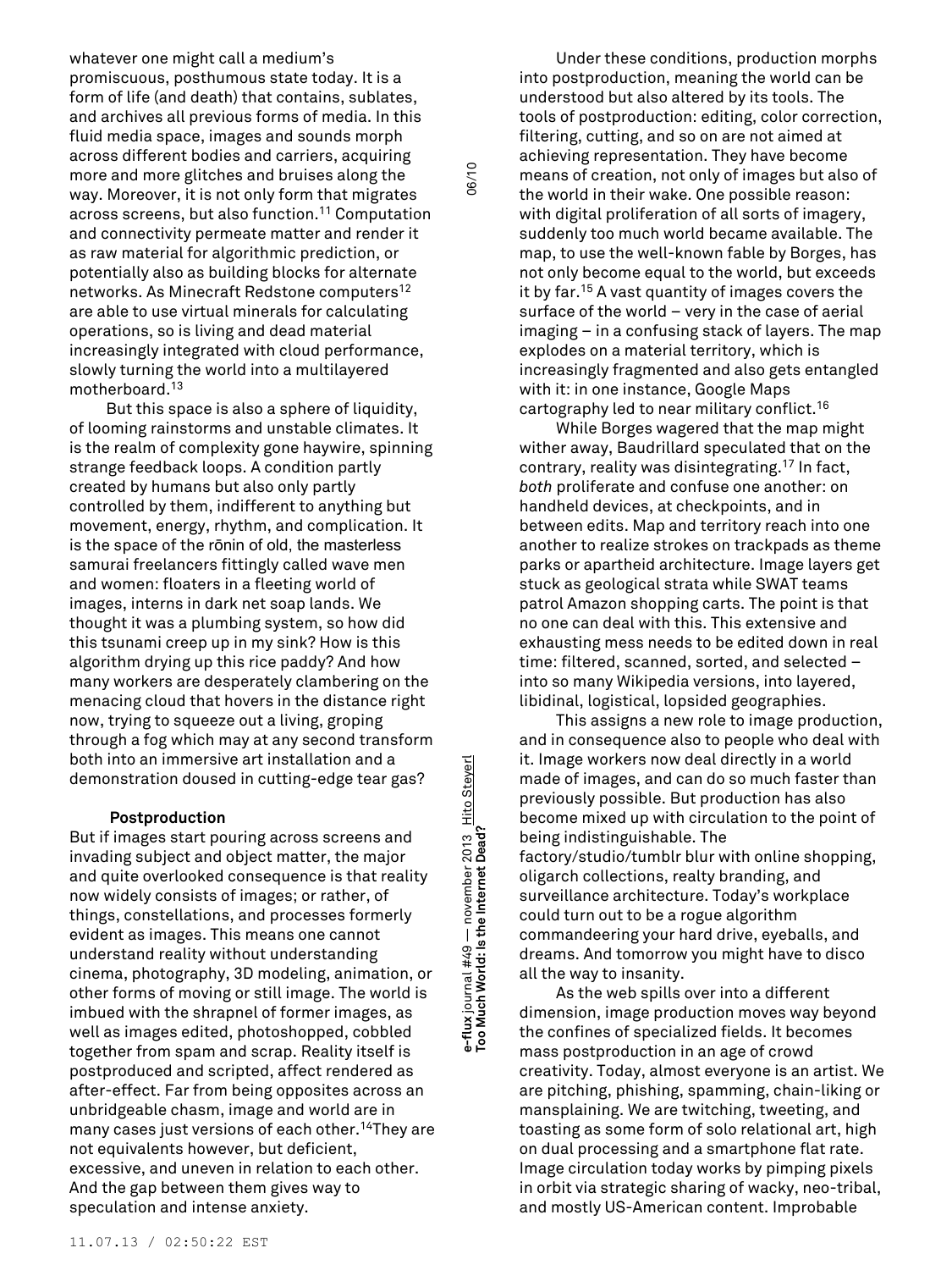objects, celebrity cat GIFs, and a jumble of unseen anonymous images proliferate and waft through human bodies via Wi-Fi. One could perhaps think of the results as a new and vital form of folk art, that is if one is prepared to completely overhaul one's definition of folk as well as art. A new form of storytelling using emojis and tweeted rape threats is both creating and tearing apart communities loosely linked by shared attention deficit.

## **Circulationism**

But these things are not as new as they seem. What the Soviet avant-garde of the twentieth century called productivism – the claim that art should enter production and the factory – could now be replaced by circulationism. Circulationism is not about the art of making an image, but of postproducing, launching, and accelerating it. It is about the public relations of images across social networks, about advertisement and alienation, and about being as suavely vacuous as possible.

But remember how productivists Mayakovsky and Rodchenko created billboards for NEP sweets? Communists eagerly engaging with commodity fetishism? <sup>18</sup> Crucially, circulationism, if reinvented, could also be about

short-circuiting existing networks, circumventing and bypassing corporate friendship and hardware monopolies. It could become the art of recoding or rewiring the system by exposing state scopophilia, capital compliance, and wholesale surveillance. Of course, it might also just go as wrong as its predecessor, by aligning itself with a Stalinist cult of productivity, acceleration, and heroic exhaustion. Historic productivism was – let's face it – totally ineffective and defeated by an overwhelming bureaucratic apparatus of surveillance/workfare early on. And it is quite likely that circulationism – instead of restructuring circulation – will just end up as ornament to an internet that looks increasingly like a mall filled with nothing but Starbucks franchises personally managed by Joseph Stalin.

Will circulationism alter reality's hard- and software; its affects, drives, and processes? While productivism left few traces in a dictatorship sustained by the cult of labor, could circulationism change a condition in which eyeballs, sleeplessness, and exposure are an algorithmic factory? Are circulationism's Stakhanovites working in Bangladeshi likefarms, <sup>19</sup>or mining virtual gold in Chinese prison camps, <sup>20</sup> churning out corporate consent on



07/10

A 2008 Smithsonian Museum of Natural History advertisement targets teenage audiences. Design by Holly Harter graphic design.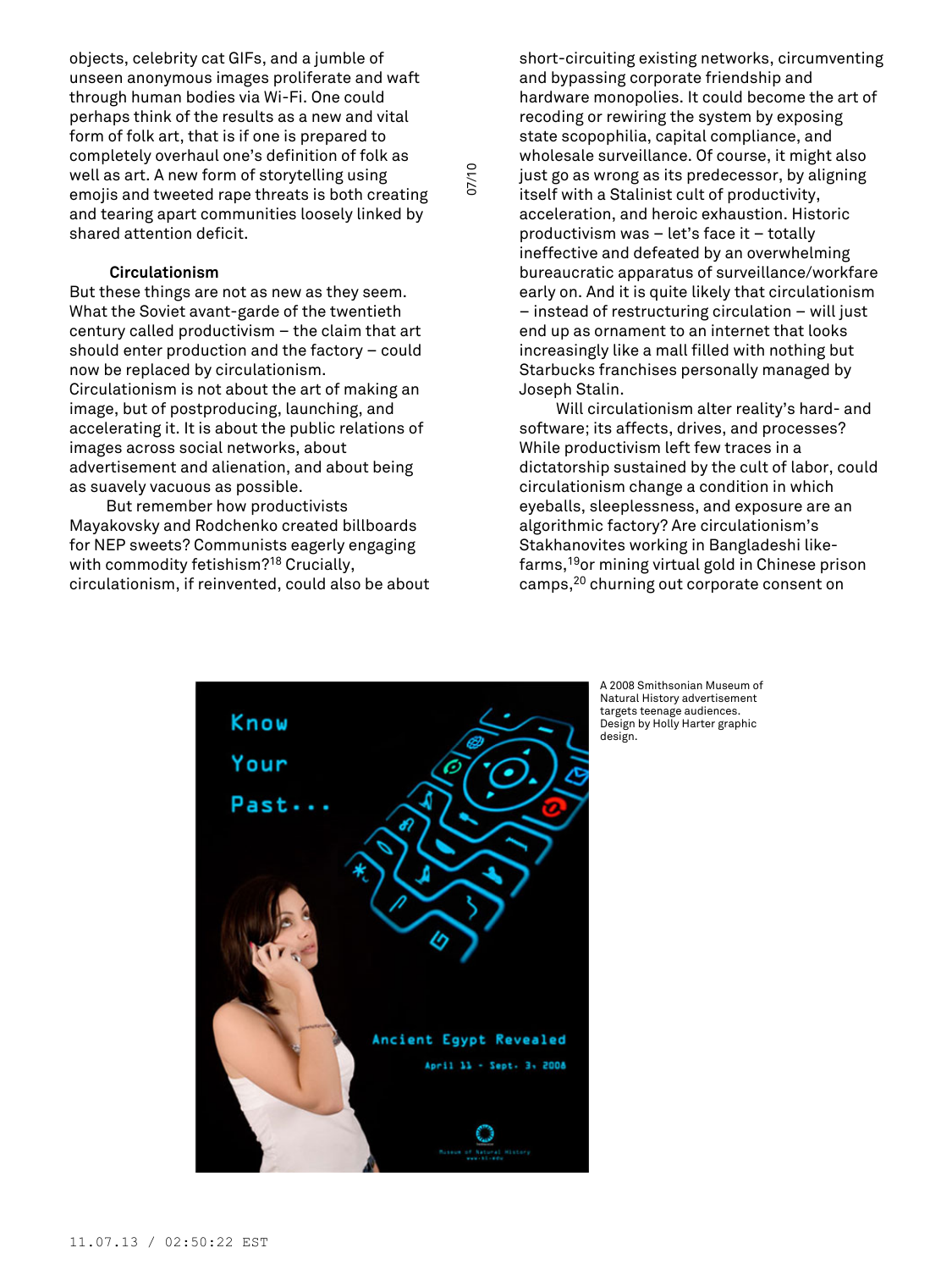# **Open Access**

But here is the ultimate consequence of the internet moving offline. <sup>21</sup> If images can be shared and circulated, why can't everything else be too? If data moves across screens, so can its material incarnations move across shop windows and other enclosures. If copyright can be dodged and called into question, why can't private property? If one can share a restaurant dish JPEG on Facebook, why not the real meal? Why not apply fair use to space, parks, and swimming pools?<sup>22</sup> Why only claim open access to JSTOR and not MIT – or any school, hospital, or university for that matter? Why shouldn't data clouds discharge as storming supermarkets? <sup>23</sup> Why not open-source water, energy, and Dom Pérignon champagne?

If circulationism is to mean anything, it has to move into the world of offline distribution, of 3D dissemination of resources, of music, land, and inspiration. Why not slowly withdraw from an undead internet to build a few others next to it?

**×** This text comes from nearly two years of testing versions of it in front of hundreds of people. So thanks to all of you, but mostly to my students, who had to endure most of its live writing. Some parts of this argument were formed in a seminar organized by Janus Hom and Martin Reynolds, but also in events run by Andrea Phillips and Daniel Rourke, Michael Connor, Shumon Basar, Christopher Kulendran Thomas, Brad Troemel, and exchanges with Jesse Darling, Linda Stupart, Karen Archey, and many others. I am taking cues from texts by Redhack, James Bridle, Boris Groys, Jörg Heiser, David Joselit, Christina Kiaer, Metahaven, Trevor Paglen, Brian Kuan Wood, and many works by Laura Poitras. But the most important theoretical contribution to shape this text was my collaborator Leon Kahane's attempt to shoplift a bottle of wine for a brainstorming session.

**Too Much World: Is the Internet Dead?** 08/10 e-flux journal #49 — november 2013 Hito Steyerl<br>Too Much World: Is the Internet Dead? **e-flux** journal #49 — november 2013 Hito Steyerl

08/10

11.07.13 / 02:50:22 EST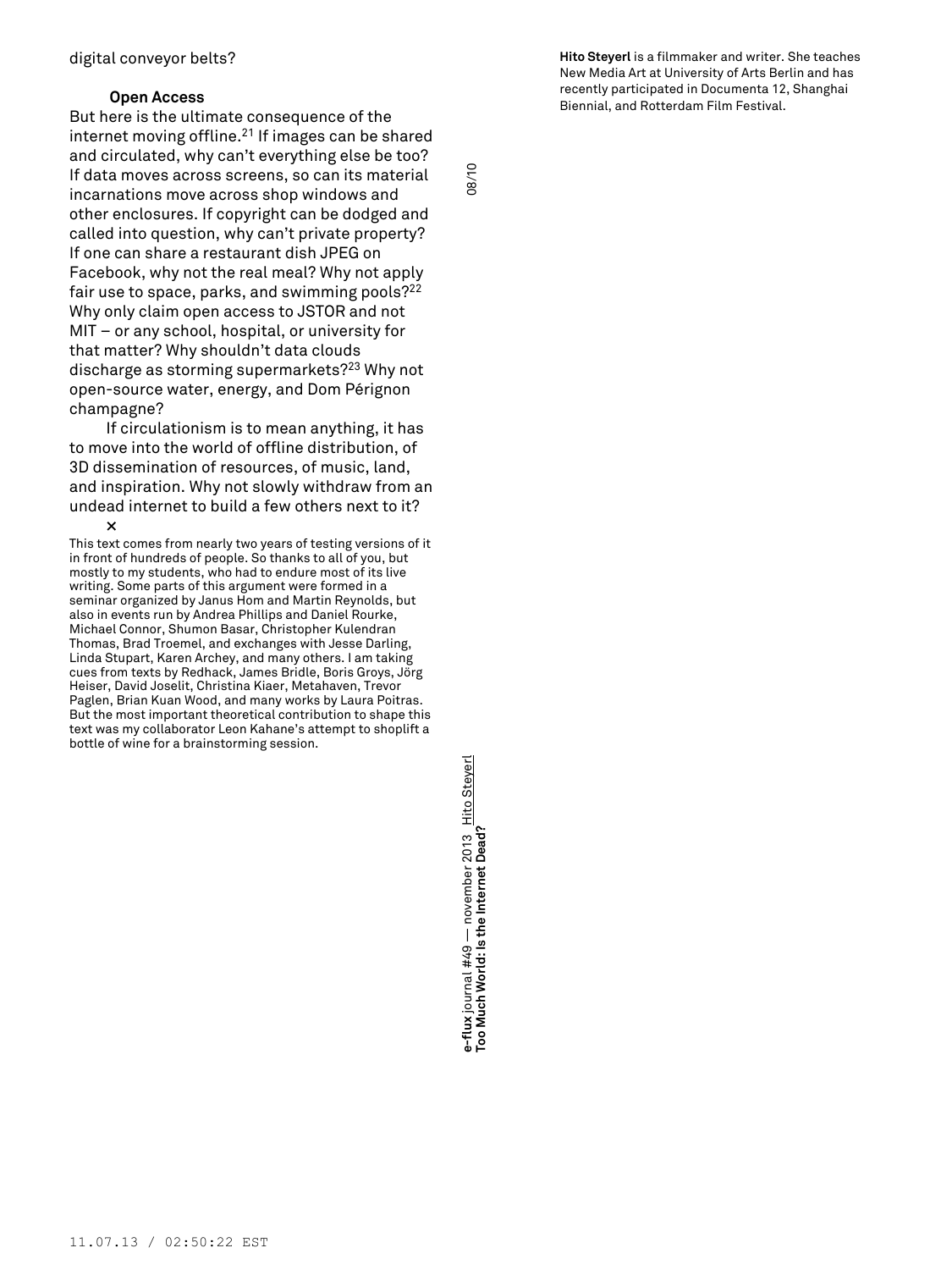1

This is what the term "postinternet," coined a few years ago by Marisa Olson and subsequently Gene McHugh, seemed to suggest while it had undeniable use value as opposed to being left with the increasingly privatised exchange value it has at this moment.

2 Cf. Peter Weibel, "Medien als Maske: Videokratie," in *Von der Bürokratie zur Telekratie. Rumänien im Fernsehen*, ed. Keiko Sei (Berlin: Merve, 1990), 124–149, 134f.

3 Cătălin Gheorghe, "The Juridical Rewriting of History," in *Trial/Proces*, ed. Cătălin Gheorghe (Iaşi: Universitatea de Arte "George Enescu" Iaşi,  $2012$ ),  $2-4$ . See http://www.arteiasi.ro/i ta/publ/Vector\_CercetareCrit icaInContext-TRIAL.pdf.

4 Ceci Moss and Tim Steer in a stunning exhibition announcement: "The object that exists in motion spans different points, relations and existences but always remains the same thing. Like the digital file, the bootlegged copy, the icon, or Capital, it reproduces, travels and accelerates, constantly negotiating the different supports that enable its movement. As it occupies these different spaces and forms it is always reconstituting itself. It doesn't have an autonomous singular existence; it is only ever activated within the network of nodes and channels of transportation. Both a distributed process and an independent occurrence, it is like an expanded object ceaselessly circulating, assembling and dispersing. To stop it would mean to break the whole process, infrastructure or chain that propagates and reproduces it." See http://www.seventeengall ery.com/exhibitions/motion-c eci-moss-tim-steer/.

5 One instance of a wider political phenomena called transition. Coined for political situations in Latin America and then applied to Eastern European contexts after 1989, this notion described a teleological process consisting of an impossible catch-up of countries "belatedly" trying to achieve democracy and freemarket economies. Transition implies a continuous morphing process, which in theory would make any place ultimately look like the ego ideal of any default Western nation. As a result, whole regions were subjected to radical makeovers. In practice, transition usually meant rampant expropriation coupled with a radical decrease in life expectancy. In transition, a bright neoliberal future marched off the screen to be realized as a lack of health care coupled with personal bankruptcy, while

Western banks and insurance companies not only privatized pensions, but also reinvested them in contemporary art collections. See http://transform.eipcp.n et/correspondence/1145970626 #redir.

### 6 Images migrating across

different supports are of course nothing new. This process has been apparent in art-making since the Stone Age. But the ease with which many images morph into the third dimension is a far cry from ages when a sketch had to be carved into marble manually. In the age of postproduction, almost everything made has been created by means of one or more images, and any IKEA table is copied and pasted rather than mounted or built.

### 7

As the New Aesthetic tumblr has brilliantly demonstrated for things and landscapes (see http://new-aesthetic.tu mblr.com/), and as the Women as Objects tumblr has done to illustrate the incarnation of image as female body (see http://womenasobjects.t umblr.com/). Equally relevant on this point is work by Jesse Darling and Jennifer Chan.

### 8

See Steven Shaviro's wonderful analysis in "Post-Cinematic Affect: On Grace Jones, Boarding Gate and Southland Tales,"*Film-Philosophy* 14.1 (2010): 1–102. See also his book *Post-Cinematic Affect* (London: Zero Books, 2010).

### $\overline{9}$

Greg Allen, "The Enterprise School," Greg.org, Sept. 13, 2013. See http://greg.org/archive/ 2013/09/13/the\_enterprise\_sc

# hool.html. 10

Jalal Toufic, *The Withdrawal of Tradition Past a Surpassing Catastrophe* (2009). See http://www.jalaltoufic.c om/downloads/Jalal\_Toufic,\_T he\_Withdrawal\_of\_Tradition\_P ast\_a\_Surpassing\_Disaster.pd f.

11 "The Cloud, the State, and the Stack: Metahaven in Conversation with Benjamin Bratton." See http://mthvn.tumblr.com/ post/38098461078/thecloudthe stateandthestack.

12 Thanks to Josh Crowe for drawing my attention to this.

### 13

"The Cloud, the State, and the Stack."

### 14

Oliver Laric, "Versions," 2012. See http://oliverlaric.com/v vversions.htm.

15

Jorge Luis Borges, "On Exactitude in Science," in *Collected Fictions*, trans. Andrew Hurley (New York: Penguin, 1999): 75–82. "'In that Empire, the Art of Cartography attained such Perfection that the map of a single Province occupied the entirety of a City, and the map of the Empire, the entirety of a Province. In time, those Unconscionable Maps no longer satisfied, and the Cartographers Guilds struck a Map of the Empire whose size was that of the Empire, and which coincided point for point with it. The following Generations, who were not so fond of the Study of Cartography as their Forebears had been, saw that that vast Map was Useless, and not without some Pitilessness was it, that they delivered it up to the Inclemencies of Sun and Winters. In the Deserts of the West, still today, there are Tattered Ruins of that Map, inhabited by Animals and Beggars; in all the Land there is no other Relic of the Disciplines of Geography.' Suárez Miranda,

### 16

L. Arlas, "Verbal spat between Costa Rica, Nicaragua continues," *Tico Times*, Sept. 20, 2013.

Viajes de varones prudentes, Libro IV, Cap. XLV, Lérida, 1658."

See http://www.ticotimes.net /More-news/News-Briefs/Verba l-spat-between-Costa-Rica-Ni caragua-continues\_Friday-Sep tember-20-2013. Thanks to Kevan Jenson for mentioning this to me.

### 17

Jean Baudrillard, "Simulacra and Simulations," in *Jean Baudrillard*: *Selected Writings*, ed. Mark Poster (Stanford: Stanford University Press, 1988): 166–184.

### 18

**e-flux** journal #49 — november 2013 Hito Steyerl

e-flux journal #49 — november<br>Too Much World: Is the Internet

— november 2013 Hito Steyerl<br>**sthe Internet Dead?** 

**Too Much World: Is the Internet Dead?** 09/10

09/10

Christina Kiaer, "'Into Production!': The Socialist Objects of Russian Constructivism," *Transversal* (Sept. 2010). See http://eipcp.net/transve rsal/0910/kiaer/en. "Mayakovsky's advertising jingles address working-class Soviet consumers directly and without irony; for example, an ad for one of the products of Mossel'prom, the state agricultural trust, reads: 'Cooking oil. Attention working masses. Three times cheaper than butter! More nutritious than other oils! Nowhere else but Mossel'prom.' It is not surprising that Constructivist advertisements would speak in a pro-Bolshevik, anti-NEPbusiness language, yet the picture of the *Reklam-Konstruktor*advertising business is more complicated. Many of their commercial graphics move beyond this straightforward language of class difference and utilitarian need to offer a *theory* of the socialist object. In contrast to Brik's claim that in this kind of work they are merely

'biding their time,' I propose that their advertisements attempt to work out the relation between the material cultures of the prerevolutionary past, the NEP present and the socialist *novyi byt* of the future with theoretical rigor. They confront the question that arises out of the theory of Boris Arvatov: What happens to the individual fantasies and desires organized under capitalism by the commodity fetish and the market, after the revolution?"

### 19

Charles Arthur, "How low-paid workers at 'click farms' create appearance of online popularity," *The Guardian*, Aug. 2, 2013. See http://www.theguardian.c om/technology/2013/aug/02/cl ick-farms-appearance-onlinepopularity.

### 20

Harry Sanderson, "Human Resolution," *Mute*, April 4, 2013. See http://www.metamute.org/ editorial/articles/human-res olution.

### 21

And it is absolutely not getting stuck with data-derived sculptures exhibited in white cube galleries.

### 22

"Spanish workers occupy a Duke's estate and turn it into a farm," Libcom.org, Aug. 24, 2012. See http://libcom.org/blog/s panish-workers-occupyduke%E 2%80%99s-estateturn-it-farm -24082012. "Earlier this week in Andalusia, hundreds of unemployed farmworkers broke through a fence that surrounded an estate owned by the Duke of Segorbe, and claimed it as their own. This is the latest in a series of farm occupations across the region within the last month. Their aim is to create a communal agricultural project, similar to other occupied farms, in order to breathe new life into a region that has an unemployment rate of over 40 percent. Addressing the occupiers, Diego Canamero, a member of the Andalusian Union of Workers, said that: 'We're here to denounce a social class who leave such a place to waste.' The lavish well-kept gardens, house, and pool are left empty, as the Duke lives in Seville, more than 60 miles away.

### 23

Thomas J. Michalak, "Mayor in Spain leads food raids for the people," Workers.org, Aug. 25, 2012.

See http://www.workers.org/2 012/08/24/mayor-in-spain-lea ds-food-raids-for-the-people /. "In the small Spanish town of Marinaleda, located in the southern region of Andalusía, Mayor Juan Manuel Sánchez Gordillo has an answer for the country's economic crisis and the hunger that comes with it: He organized and led the town's residents to raid supermarkets